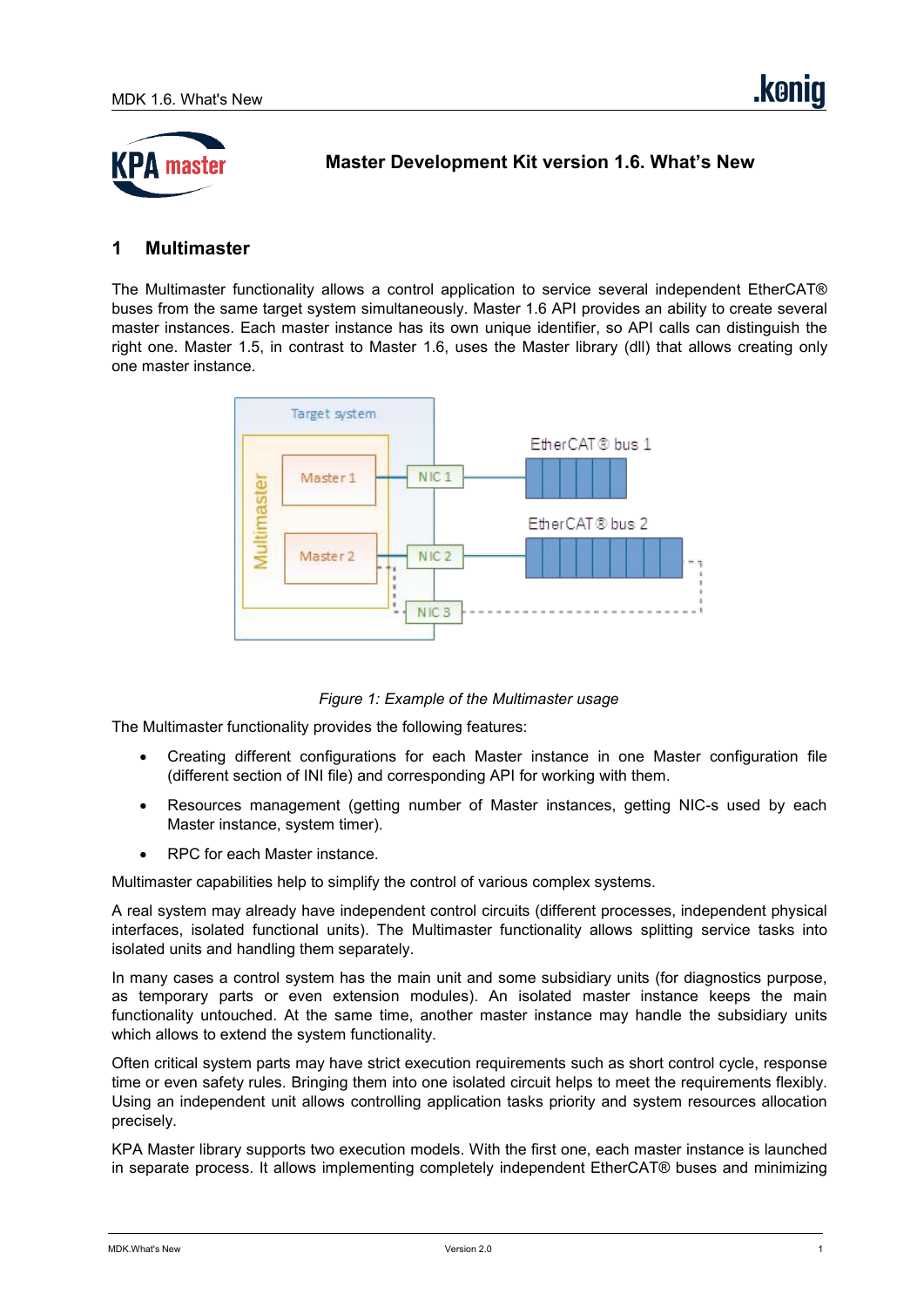impact one master on other. With the second model called "local Multimaster", all master instances are created in the same application process. In this case, all master instances are as close to each other as possible. It brings flexible synchronization, minimum delays and fastresponse. It is suitable for the cases when Multimaster tasks are correlated.

Multimaster usage makes possible to synchronize work of several independent EtherCAT® buses. In case of synchronization with reference clock device, Master adjusts system time unit to follow the reference clock time. The resource management system allows only one master instance to adjust system time. Other master instances can use External Reference clock device (e.g. Master-to-Master) or "Master as external reference clock device" (when Master itself is a Reference Clock device).



*Figure 2: Example of Multimaster DC synchronization*

The Multimaster functionality is provided as a Feature Pack that should be additionally activated through the license file.

# **2 Event Handler**

Master 1.6 provides the Event Handler to obtain information about state of the system (e.g. for Diagnostics) and to synchronize different parts of a control application (e.g. PLC) by using custom events (or Master-specific events). Now it is not necessary to poll the bus diagnostics periodically as it was in the previous versions (e.g. Master 1.5). The user may do it only when something happens (by getting the event).

The Event Handler is an object which allows capturing, filtering and delivering Master internal events to the user application. The Event Handler API provides access to the specific data of the received event.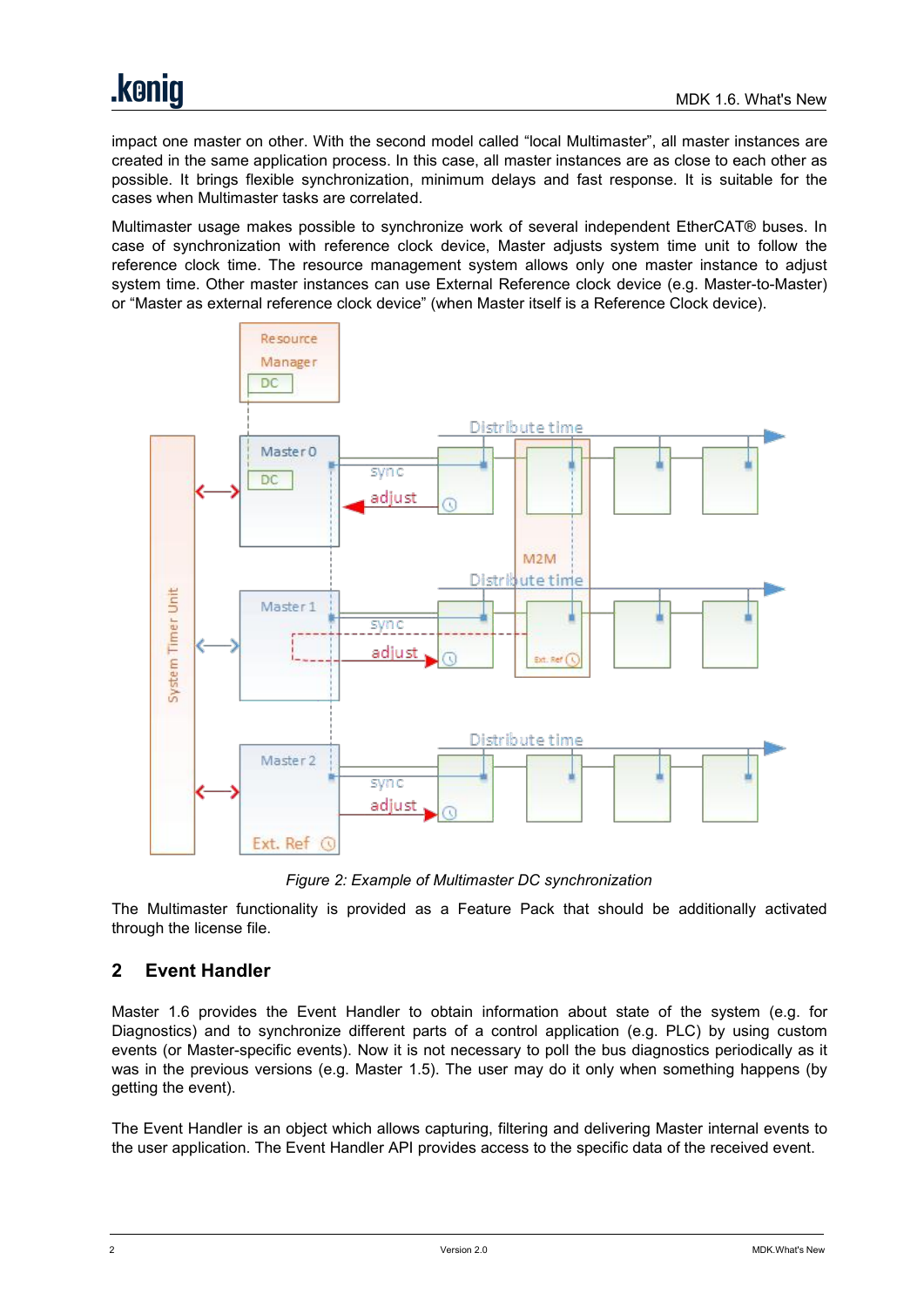All events are generated in the identical format.

|          | Event notification |          |          |
|----------|--------------------|----------|----------|
| 4 byte   | 4 byte             | 4 byte   | 4 byte   |
| Event ID | Param. 1           | Param. 2 | Param. 3 |
| 4 bit    | 12 bit             |          | 16 bit   |
| Severity | Module ID          | ID       |          |

*Figure 3: Event notification format*

Where **Severity** – severity of Event notification, allowed values: INFO, WARNING, ERROR or TRACE (can be used for custom events).

- **Module ID** identifier of Master module which generates corresponding Event notification, e.g. Master module for diagnosing the bus topology (the bus state, connection of devices etc.), or slaves (their current and requested states, failed init commands etc.), or Master (its state, invalid configuration, broken connections etc.).
- **ID** event identifier in the Master module.

To get required notifications, it is possible to set various filters (by ID or by Severity) for each handler separately.

For example, the Event Handler can be used in the following cases:

- To select diagnostic data. The user may configure its application to listen to certain diagnostic events instead of getting the complete Master diagnostics.
- To decrease system resources utilization. While using Event Handler functionality, the user may acquire the diagnostics when the Master/Slave state changes and the corresponding diagnostic events appear. Therefore, the user does not need to acquire the diagnostics periodically and may use the system resources spent on it for additional tasks implementation.
- To synchronize the work of several Masters running on the same PC and combined into the one system. For example, let us assume the Multimaster is used in water management system. The first Master instance controls the pumping of water through the system (from one functional node to another, several nodes in a row). The other instances control water treatment, a separate instance for each functional node (e.g. filtration, heating, etc.). Consider the node of water heating. The first Master fills the tank with cold water (Task 1) and generates Event 1.<br>The second Master receives Event 1. It indicates that the tank has been filled and the second Master starts heating (Task 2). After completing Task 2, the second Master generates Event 2. It indicates to the first Master that the water temperature has achieved the required value and can be pumped out of the tank to the next node (Task 3).



*Figure 4: Example of Masters synchronization by using events*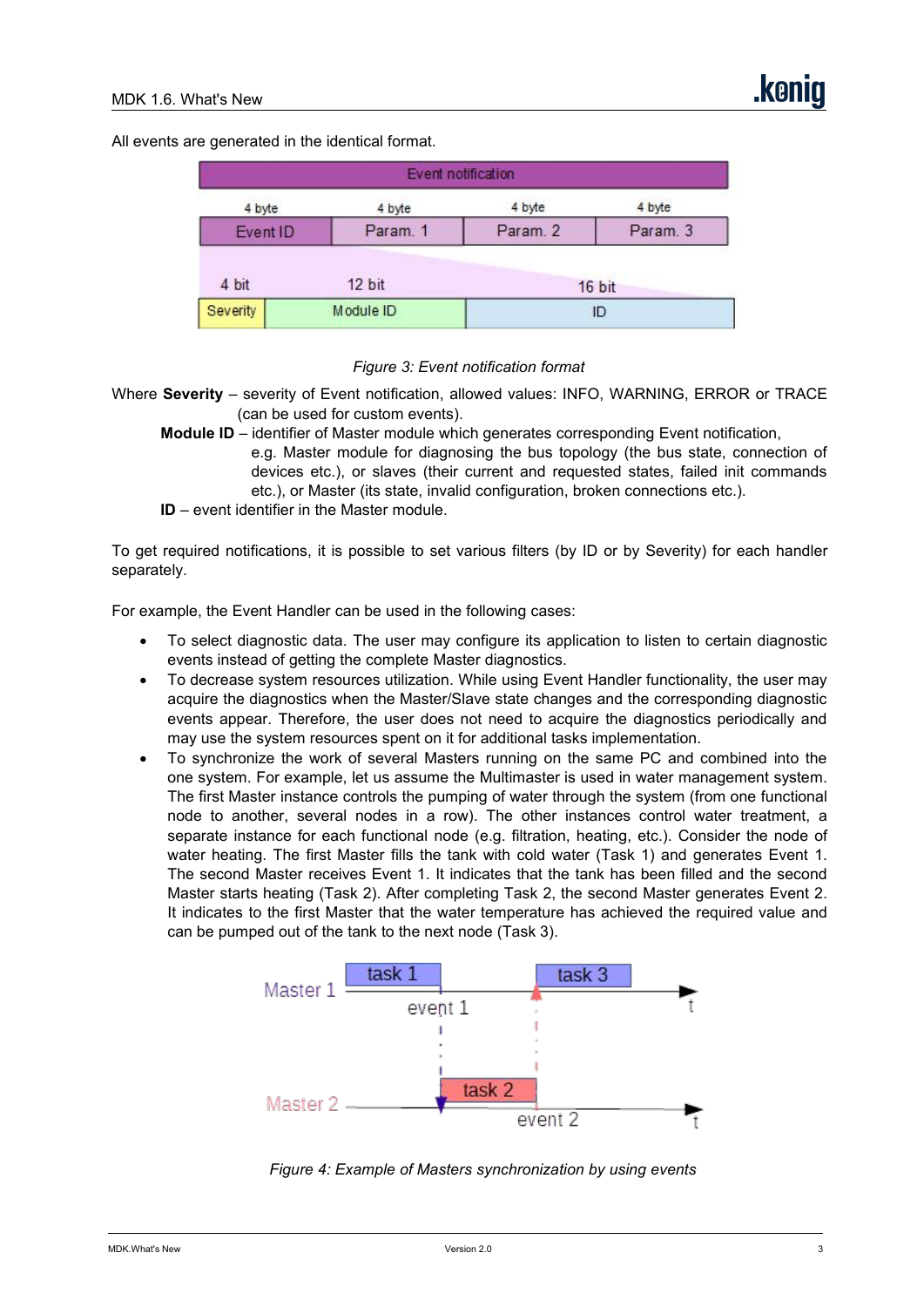The Event Handler functionality is provided as a Feature Pack that should be additionally activated through the license file.

## **3 Explicit Device Identification**

Master 1.6 completely supports the Explicit Device Identification (EDI) as defined by EtherCAT specification. This is necessary for the following cases:

- Hot Connected slaves' identification.
- Prevention against cable swapping (in case there are at least two identical devices on the bus).

In addition to reading/writing alias from EEPROM supported by Master 1.5, Master 1.6 supports the following mechanisms of Explicit Device Identification:

- Requesting ID
- Direct ID
- SII Configured Station Alias

The Explicit Device Identification is provided as a part of Master Basic Class, therefore it does not require additional activation through the license file.

### **4 Virtual Serial COM driver**

KPA offers an easy way of data exchange with devices with serial interface (RS232/RS422/RS485). The KPA Virtual Serial COM driver has been added to KPA MRT package. It allows you to communicate with the serial device from your Windows application via Virtual COM port. Master transmits data got from the serial terminal / the Virtual COM device to the recipient.



*Figure 5: Example of Virtual Serial COM driver implementation*